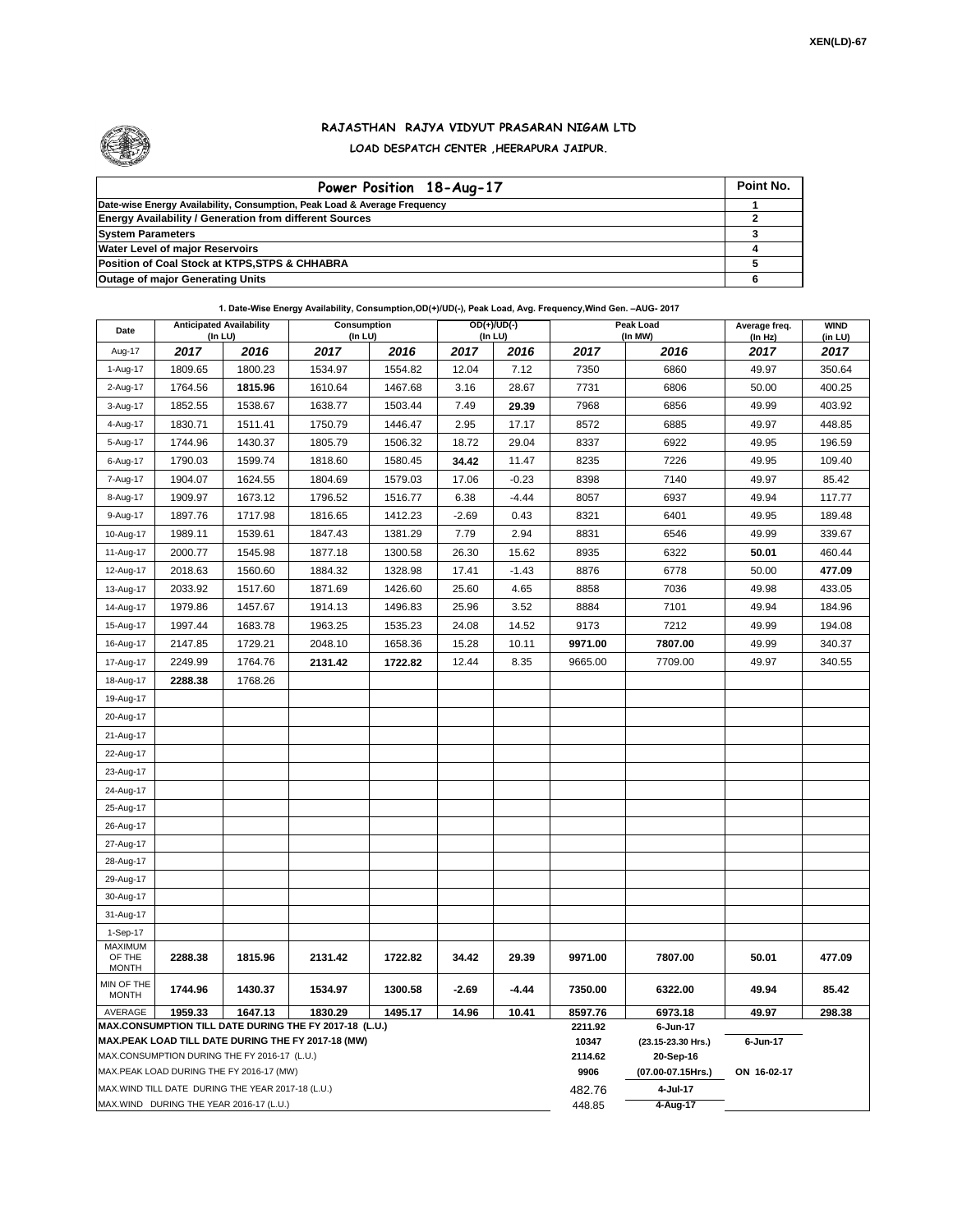## **2.Anticipated Availability/Generation From Different Sources**

| (In LU)        |                                                                       |                    |                     |                    |  |  |  |  |  |
|----------------|-----------------------------------------------------------------------|--------------------|---------------------|--------------------|--|--|--|--|--|
| S.No.          | Sources Available to Rajasthan / Installed                            | Prior              | Prior               | Actual             |  |  |  |  |  |
|                | Capacity as on 30.09.2016                                             | assessment of      | assessment of       | Energy             |  |  |  |  |  |
|                | (In MW)                                                               | Avail. For next    | Avail.              | Received           |  |  |  |  |  |
|                |                                                                       | Dav                |                     |                    |  |  |  |  |  |
| 1              | KTPS (1240/1240)                                                      | 222.00             | 17-Aug-17<br>130.00 | 115.74             |  |  |  |  |  |
| $\overline{2}$ | STPS (1500/1500)                                                      | 55.00              | 55.00               | 44.56              |  |  |  |  |  |
| 3              | DHOLPUR GAS CCPP (330/330)                                            | 0.00               | 0.00                | 0.00               |  |  |  |  |  |
| 4              | RAMGARH (273.5/273.5)                                                 | 46.00              | 46.00               | 44.11              |  |  |  |  |  |
| 5              | RAPP-A(200/200)                                                       | 36.00              | 36.00               | 41.52              |  |  |  |  |  |
| 6              | MAHI (140/140)                                                        | 0.00               | 0.00                | 0.00               |  |  |  |  |  |
| 7<br>8         | CHAMBAL (RPS+JS) (135.5/271)<br>GIRAL LIGNITE (250/250)               | 0.00<br>0.00       | 0.00<br>0.00        | 1.21<br>0.00       |  |  |  |  |  |
| 9              | CHHABRA TPS 1000/1000)                                                | 108.00             | 109.00              | 102.32             |  |  |  |  |  |
| 10             | ADANI (TPS) + KALISINDH (TPS)                                         | 560.00             | 560.00              | 481.88             |  |  |  |  |  |
|                | (1200+1200/1320+1200)                                                 |                    |                     |                    |  |  |  |  |  |
| 11             | WIND FARM (3980.40/4119.15)                                           | 213.00             | 308.00              | 340.55             |  |  |  |  |  |
| 12             | SOLAR POWER(737.70/1295.70)<br>CAPTIVE POWER PLANTS                   | 0.00<br>0.00       | 0.00<br>0.00        | 0.82<br>0.00       |  |  |  |  |  |
| 13<br>14       | REGIONAL (INTRA STATE) O.A. (VLTPS)                                   | 0.00               | 0.00                | 0.00               |  |  |  |  |  |
| 15             | <b>OPEN ACCESS</b>                                                    | $-45.12$           | $-54.93$            | $-54.93$           |  |  |  |  |  |
| 16             | BIOMASS - (101.95/119.25)                                             | 3.00               | 5.00                | 3.28               |  |  |  |  |  |
| 17             | BARSINGHSAR LTPS(250/250)                                             | 54.00              | 26.00               | 23.89              |  |  |  |  |  |
| 18             | RAJWEST (1080/1080)                                                   | 201.00             | 201.00              | 154.13             |  |  |  |  |  |
| 19             | <b>TOTAL (A): 1-18</b><br><b>BBMB COMPLEX</b>                         | 1452.88            | 1421.07             | 1299.08            |  |  |  |  |  |
|                | a) BHAKRA(230.79/1516.3)                                              | 36.00              | 36.65               | 36.13              |  |  |  |  |  |
|                | b) DEHAR (198/990)                                                    | 28.54              | 28.49               | 27.87              |  |  |  |  |  |
|                | c) PONG (231.66/396)                                                  | 45.46              | 45.46               | 44.03              |  |  |  |  |  |
|                | TOTAL: a TO c                                                         | 109.99             | 110.59              | 108.03             |  |  |  |  |  |
| 20             | <b>CENTRAL STATIONS</b>                                               |                    |                     |                    |  |  |  |  |  |
|                | d) SINGRAULI (300/2000)                                               | 87.17              | 87.30               | 84.27              |  |  |  |  |  |
|                | e) RIHAND<br>(310.24/3000)<br>f) UNCHAHAR-I(20/420)                   | 100.14<br>0.55     | 100.14<br>0.42      | 100.14<br>1.94     |  |  |  |  |  |
|                | g) UNCHAHAR-II& III(61/630)                                           | 1.98               | 1.29                | 6.63               |  |  |  |  |  |
|                | h) INDIRA GANDHI STPS(JHAJHAR) 0.00/1500)                             | 0.00               | 0.00                | 0.00               |  |  |  |  |  |
|                | i) NCTPS DADRI St-II (43.22/980) + DADRI-TH                           | 1.74               | 0.00                | 3.67               |  |  |  |  |  |
|                | j) DADRI GAS (77/830)                                                 | 0.35               | 0.23                | 0.94               |  |  |  |  |  |
|                | k) ANTA<br>(83.07/419)                                                | 0.00               | 0.00                | 0.00               |  |  |  |  |  |
|                | I) AURAIYA<br>(61.03/663)<br>m) NAPP<br>(44/440)                      | 0.00<br>9.17       | 0.00<br>9.17        | 0.00<br>9.17       |  |  |  |  |  |
|                | n) RAPP-B<br>(125/440)                                                | 34.36              | 34.36               | 34.36              |  |  |  |  |  |
|                | o) RAPP-C<br>(88/440)                                                 | 19.62              | 19.62               | 19.62              |  |  |  |  |  |
|                | p) SALAL<br>(20.36/690)                                               | 4.76               | 4.76                | 4.76               |  |  |  |  |  |
|                | q) URI<br>(70.37/720)                                                 | 13.64              | 13.77               | 13.77              |  |  |  |  |  |
|                | r) TANAKPUR<br>(10.86/94)<br>s) CHAMERA - (105.84/540)                | 2.47               | 2.51                | 2.51               |  |  |  |  |  |
|                | t) CHAMERA-II (29.01/300)                                             | 25.15<br>6.96      | 25.15<br>6.96       | 25.15<br>6.96      |  |  |  |  |  |
|                | u) CHAMERA-III (25.21/231)                                            | 6.02               | 6.02                | 5.70               |  |  |  |  |  |
|                | v) DHAULIGANGA (27/280)                                               | 6.50               | 6.50                | 6.50               |  |  |  |  |  |
|                | w) DULHASTI (42.42/390)                                               | 10.08              | 10.09               | 10.09              |  |  |  |  |  |
|                | x) SEWA (13/120)                                                      | 1.08               | 1.84                | 1.46               |  |  |  |  |  |
|                | y) NJPC (112.00/1500)+RAMPUR(31.808/412.02)                           | 34.83              | 34.83               | 34.83              |  |  |  |  |  |
|                | z) TEHRI (75/1000)<br>aa) KOTESHWR (33.44/400) + PARBATI3 (56.73/520) | 11.85              | 14.87               | 14.87              |  |  |  |  |  |
|                | ab) TALA                                                              | 29.90<br>3.72      | 21.37<br>3.73       | 31.85<br>3.73      |  |  |  |  |  |
|                | ac) MUNDRA UMPP (380/4000)                                            | 89.28              | 81.92               | 78.14              |  |  |  |  |  |
|                | ad) SASAN (372/3960)                                                  | 72.00              | 72.00               | 72.00              |  |  |  |  |  |
|                | ae) FRKKA+KHLGN+TLCHR (70.18/3940)                                    | 26.10              | 19.86               | 9.51               |  |  |  |  |  |
|                | af) URS POWER(DADRITH-I)                                              | 0.00               | 0.00                | 0.00               |  |  |  |  |  |
|                | <b>TOTAL SCHEDULE(a TO af)</b>                                        | 709.43             | 689.31              | 690.59             |  |  |  |  |  |
|                | LOSSES<br><b>NET SCHEDULED</b>                                        | $-23.29$<br>686.14 | $-13.41$<br>675.90  | $-22.75$<br>667.84 |  |  |  |  |  |
| 21             | BILATERAL (REG.) EXCL. BANKING                                        | 26.38              | 26.38               | 26.38              |  |  |  |  |  |
| 22             | BANKING                                                               | -12.15             | -12.15              | $-12.15$           |  |  |  |  |  |
| 23             | BILATERAL(INTER-REG.). EXCLUDING (ISOA &                              | 95.36              | 83.97               | 85.56              |  |  |  |  |  |
|                | BANKING)                                                              |                    |                     |                    |  |  |  |  |  |
| 24             | INTER STATE OPEN ACCESS (BILATERAL+IEX)                               | 45.12              | 54.93               | 54.93              |  |  |  |  |  |
| 25             | INDIAN ENERGY EXCHANGE                                                | $-5.36$            | $-2.66$             | $-2.66$            |  |  |  |  |  |
|                | <b>TOTAL(B): (19 TO 25)</b>                                           | 835.50             | 828.92              | 819.90             |  |  |  |  |  |
|                | TOTAL GENERATION (A +B) : 1 TO 25                                     |                    |                     | 2118.98            |  |  |  |  |  |
|                | OVER DRAWAL (+)/UNDER DRAWAL (-)                                      |                    |                     | 12.44              |  |  |  |  |  |
|                | <b>GRAND TOTAL</b>                                                    | 2288.38            | 2249.99             | 2131.42            |  |  |  |  |  |
|                | <b>LAST YEAR</b>                                                      | 1768.26            | 1764.76             | 1722.82            |  |  |  |  |  |